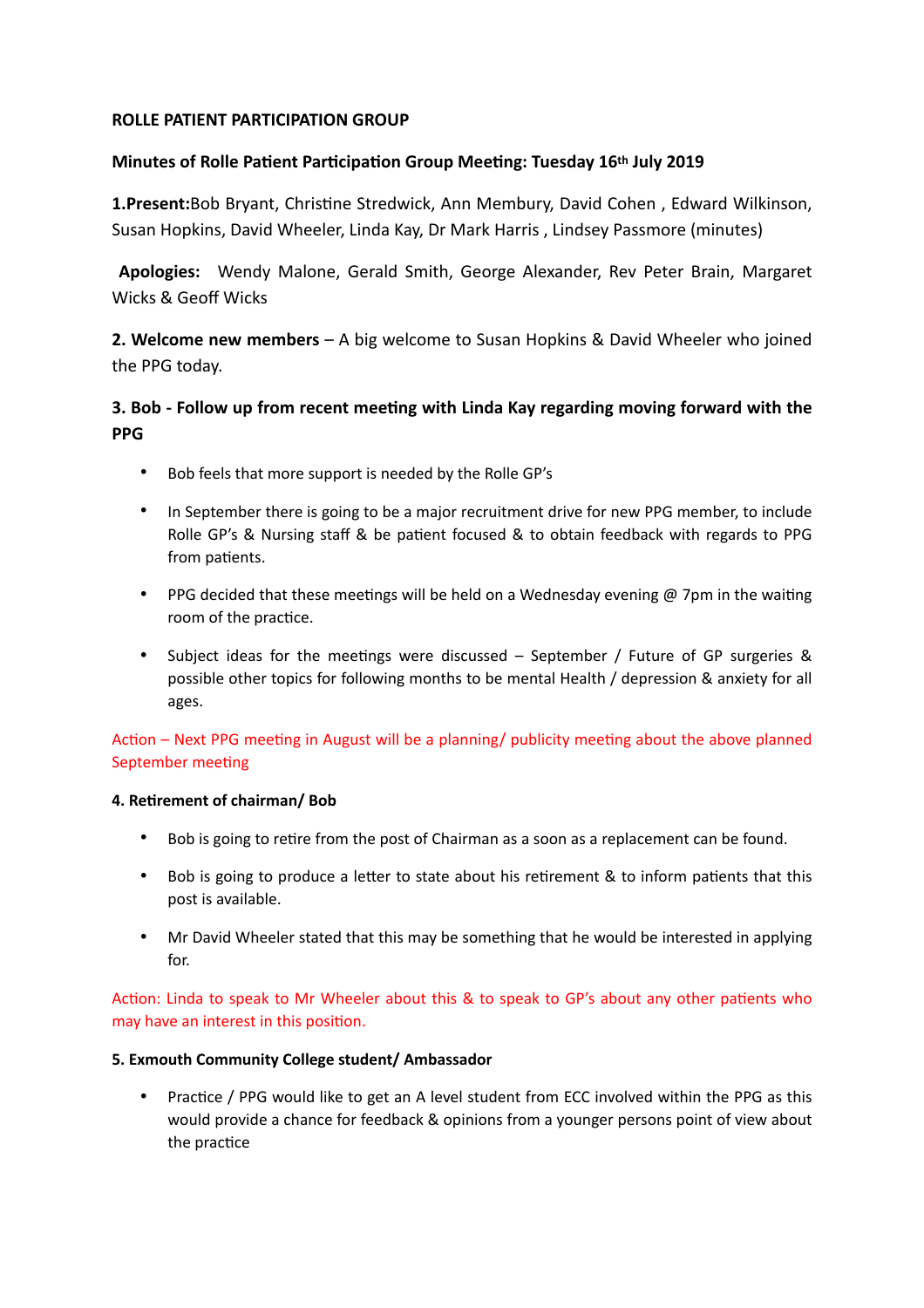• Action: Bob is going to speak with David Bassett (Haldon House PPG Chairman) as he has already started a similar programme within the WEB Charman Committee Group.

#### **6. Chair based exercise class sessions.**

- There is going to be a summer break for these classes during August
- After this break Bob will be going along to the class to give a small presentation about the work of the PPG & the subsidising of these classes by the PPG.
- At the moment PPG happy to continue subsidising by patients paying  $£2$  each per session but obviously any further donations towards the classes would be gratefully received.

### **7. Dr Mark Harris Session**

- Informed PPG that recruitment adverts are being processed for 2 GP's  $-$  1 to start in the Autumn & 1 to start at Easter 2020, also Practice Manager Position as Linda is retiring in December.
- Mark discussed following the last PPG meeting it was discussed within the partners meeting about what equipment the PPG could provide for the practice, it was decided that a new Cardio call machine (cardiac event recorder) would be very useful as new models are needed within the practice by April 2020. The practice is going to seek advice from a cardiologist as to what product is best .These are approx. £1000 each. PPG stated that they are happy to provide a donation of £1000.00 towards this equipment.

## **8. Treasurer Report since last meeting**

**Incomings - £3.50 from refreshments at recent educational event** 

£138.32– from sale of books

**£407.50–** from Chair – based Exercise Class Contributions

**Outgoings** - £525.00– For Chair – based Exercise Classes/ Nick Paynter

£35.00- Hire of hall for recent educational event

# **Account Balance - £2239.40**

#### **9 - Any other business**

• Briefly discussed about the PPG having a presence during the flu clinics to look at again attracting new members. Linda informed PPG that flu clinic planning sessions are being held soon & the PPG will be informed of the dates.

# 19 – Date of next meeting: